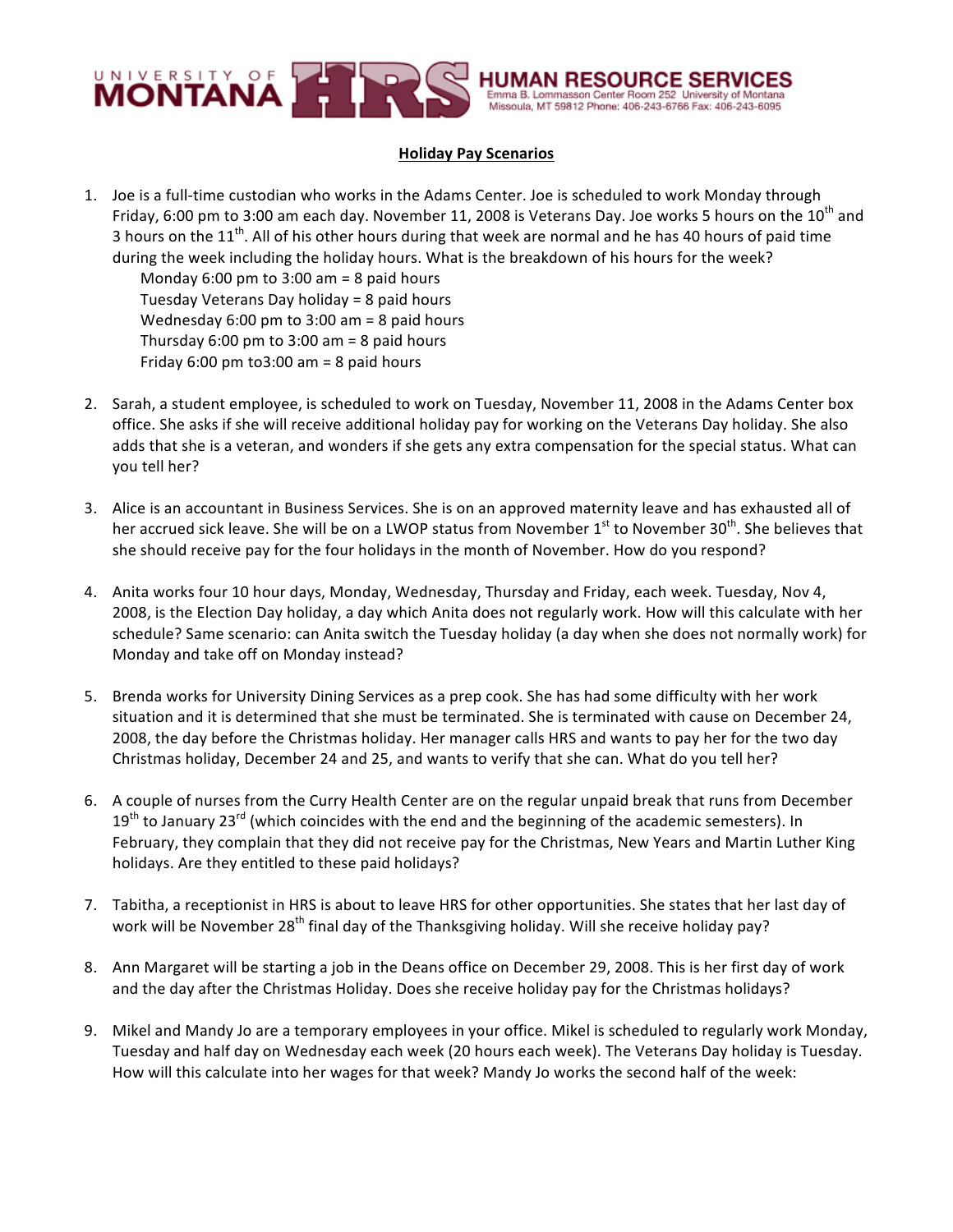Wednesday afternoon, Thursday and Friday (20 hours each week). How will Veterans Day work into her wage calculation?

- 10. Francisco is a temporary employee with the Grounds Crew. He is scheduled to work Monday through Friday each week and works a varying number of hours each pay period. The Veterans Day holiday is on Tuesday. Will he receive holiday pay for that day? If he does receive holiday pay, how many hours of holiday pay will he receive?
- 11. Tim is a part-time permanent on-call technician with KUFM, he does not have a set schedule and is only called in when needed. He was called in to work varied hours the week of November 24 - 28. Thanksgiving was on the 27<sup>th</sup>, and he worked 5 hours on that day. Would he receive holiday pay, and if he does how would it be calculated?

## *Please feel free to call Human Resource Services if you ever have a question on any matter related to the payment of wages.*

## **Answers to Holiday Pay Scenarios**

- 1. According to the MPEA contract, vacation, sick leave and holiday hours count toward the calculation of overtime pay and anything over 8 hours is overtime. Also, holidays begin at mid-night. Joe has 8 hours of paid time for Monday, Wednesday, Thursday, and Friday. On Monday he has 5 hours of worked time, and on Tuesday he has 3 hours of worked time, plus 8 hours of holiday time on Tuesday. Since anything over 8 hours in a day is considered overtime he would have 3 hours of overtime pay. So Joe would have 29 hours of regular pay, 8 hours of holiday pay and 3 hours of overtime so he will be paid 37 hours at his regular rate and 3 hours at his overtime rate.
- 2. Student employees are not eligible for holiday pay. She would receive straight time for the scheduled work time. There is no extra compensation for actually being a veteran and working at the University of Montana. Students are only eligible for overtime compensation when they work over 40 hours in the work week which runs from Sunday through Saturday.
- 3. Alice is not eligible for payment for the four holidays in November unless she is on an approved FMLA leave. Under an FMLA leave an employee cannot have their employer benefits changed. A paid holiday is an employer benefit so she would receive the holidays based on her normal FTE.
- 4. Anita can observe the Election Day holiday on Monday. Since this is a regular 10 hour day for her she will either need to take two hours of annual leave, two hours of comp time accrued, or two hours of leave without pay to have the entire day off, or come in and work an actual 2 hours on that Monday. If it was necessary for business reasons for her to work on that Monday then another day could be established for her to have off in that same pay period. If a day could not be scheduled then she would have 48 total hours of straight time during that pay period. (2-18-603 M.C.A)
- 5. Brenda would be eligible for pay for the Christmas holiday. Any employee laid off or involuntarily terminated 5 calendar days or less before Christmas or New Yeari $\zeta$  is shall be paid for that holiday. This applies to only these two holidays. This year Brenda would receive two days of holiday pay for the Christmas holiday.
- 6. These employees should have been paid for Christmas (2 days of holiday pay) and New Years holidays since these are covered by contract. They would not be compensated for the Martin Luther King holiday.